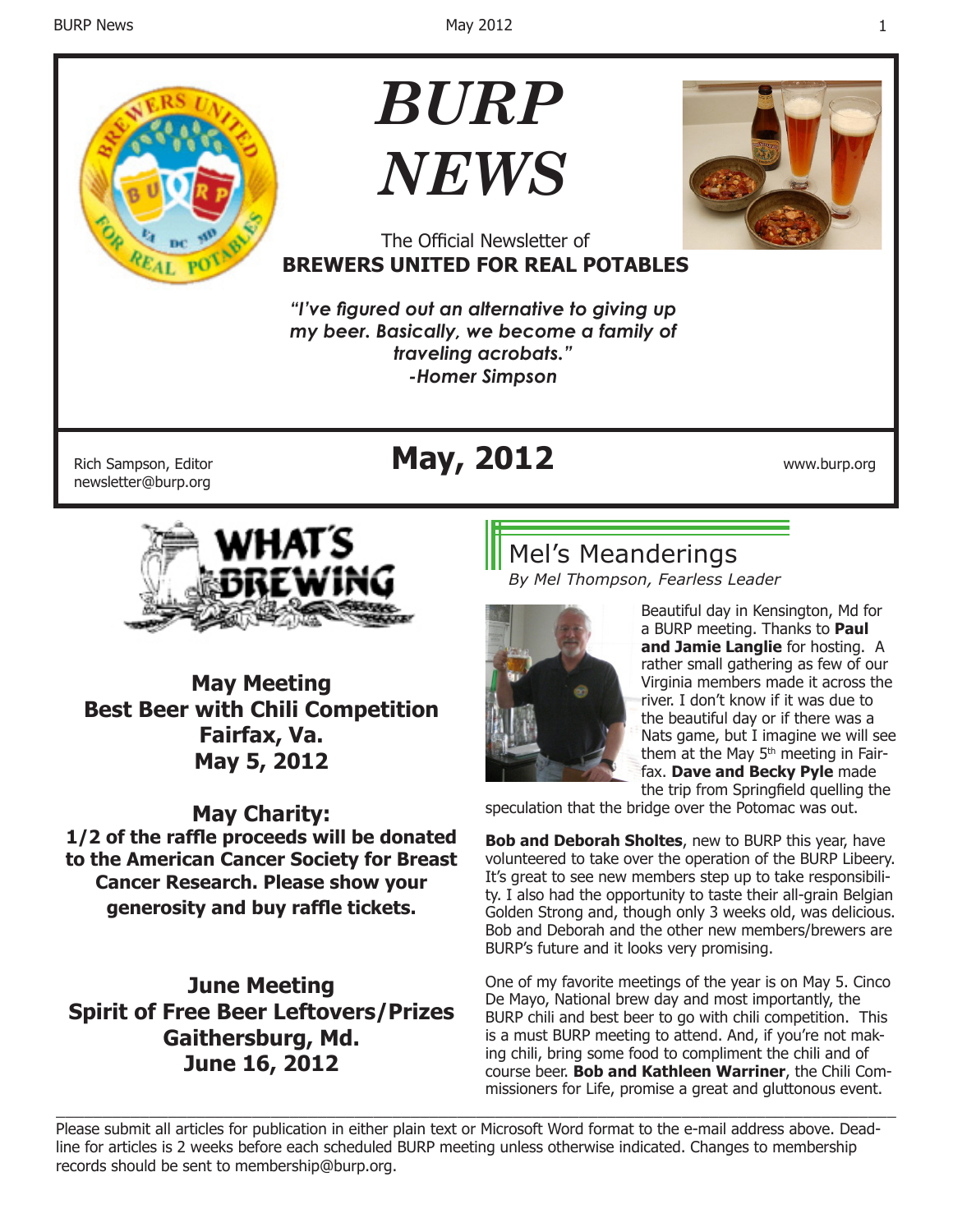



Once again, our friends at **Hard Times Café** are generously providing the chili competition prizes.

The May charity, in honor of the month of Mother's Day (May 13), will be to the American Cancer Society for Breast Cancer Research. Please show your generosity and buy as many raffle tickets as you can afford.

This is also the last day for BURPers to enter their beers in Spirit of Free Beer. **Mike Reinitz, Justin Housenger and Bob Rouse** will be working their tails off while you attack the chili and beer. Volunteer to give them a break and help. At least bring them food and beer. SOFB is an entire BURP effort, not just a few who have stepped up to organize the event. With over 200 entries 2 weeks before the deadline indicates that this will be the biggest SOFB in history. We need your help.

Well, I need to cut this short as I have to bottle (ugh!) my entries for SOFB. Bottling is the one brewers' task that I don't enjoy. It's easier with my counter pressure bottle filler than when I did it the "poor man's way", but I don't think the results are much better. I remember popping the tops of bottles filled with the aforementioned method several months later and they were still carbonated. If you are not familiar with this method, here are the easy steps:

Thoroughly sanitize bottles and cover the tops with aluminum foil and put in the freezer to chill. Get the beer as cold as possible. Reduce the keg pressure and fill the bottles with a tap and/or a tube/bottle filler to the very top and slap on a sanitized cap. By filling to the top, you won't have to worry about that nasty O2 affecting your beer. A good foam-over will do the same with the foam displacing the air in the bottle neck. A simple method that worked for me for years and still works for many of your fellow brewers. The most fun bottling that I have ever experienced, however, is trying to assist **Ed Bielaus** fill bottles using his counter pressure filler. We ended up wearing more beer than got in the bottles. The beer on the ceiling is another story. I believe Ed has a beer gun now. You will see Ed's name on the winners list of SOFB.

I'm sitting here salivating in anticipation of the delicious chilis. I hope to see you there.

From the Ministry of Culture *By Justin Housenger and Mike Reinitz Co-Ministers of Culture*

*The purpose of BURP monthly competitions is to encourage brewers to advance their brewing skills by improving recipe formulation and/or technique based on objective feedback from score sheets or by experimenting with styles they've never brewed. Competitions promote education and the availability of great tasting homebrewed beer at meetings.*

#### **Spirit of Free Beer is Here!**

The 20<sup>th</sup> Annual Spirit of Free Beer is just around the corner on Saturday, May 12 at Mad Fox Brewing Company. Entries must be registered online (http://sofb.brewcompetition. com) and brought to one of the four drop-off locations by Friday, May 4. Drop-off locations include **Flying Barrel** (also the mail-in site), **Maryland Homebrew**, **myLHBS**, and **Cairo Wine & Liquor** in DC. Alternatively, you can bring your entries to the May 5 BURP meeting.

We're expecting a large competition and definitely need all the help we can get! If you're interested in judging, please contact Judge Coordinator Tom Cannon (sofb\_judges@ burp.org). Those interested in stewarding can contact Steward Coordinator **Terri Fischer** (sofb stewards@burp. org). Registrar **Bob Rouse** (sofb\_registrar@burp.org) will need help sorting and labeling entries. We'll also need a ton of standard six-pack holders and cases to package entries – if you can bring some to the May 5 BURP meeting, it'd be a huge help! In addition to Saturday judging, we are planning on doing some early judging on Friday before the main event. **Pat and Janet Crowe** have graciously reserved their community club house (where the March BURP meeting was held) for judging on Friday afternoon/evening. It'll be great to be able to judge at a large, central location on Friday night.

So, be sure to enter your beers before the entry deadline, bring six-pack holders and cases to the May 5 BURP meeting, and lend a hand with some of the many Spirit of Free Beer tasks. Free Beer!!!

#### **Belgian Strong Ale Competition Wrap-Up**

April's monthly competition took us to Belgium (or at least to the Langlie's backyard) for some Belgian Strong Ales. Thanks to all who entered the 10 beers in this small competition: 4 Dark Strong Ales, 3 Golden Strong Ales, 2 Dubbels, and 1 Tripel. Thanks also to the judges: **Wendy Aaronson, Bruce Bennett, Nick Griner, Dave Pyle, Wendy Schmidt, & Ryan Tomcik**. After much deliberation, the BOS panel (Bruce, Wendy, & Wendy), was able to pick the top three.

First place went to Co-Minister of Culture **Mike Reinitz** for "Dubbel Dare," his Belgian Dubbel, which judges described as, "Dark fruit-like malt, raisins mostly. Little bitterness yielding to some spicy phenolics. Clove and cinnamon

Cheers!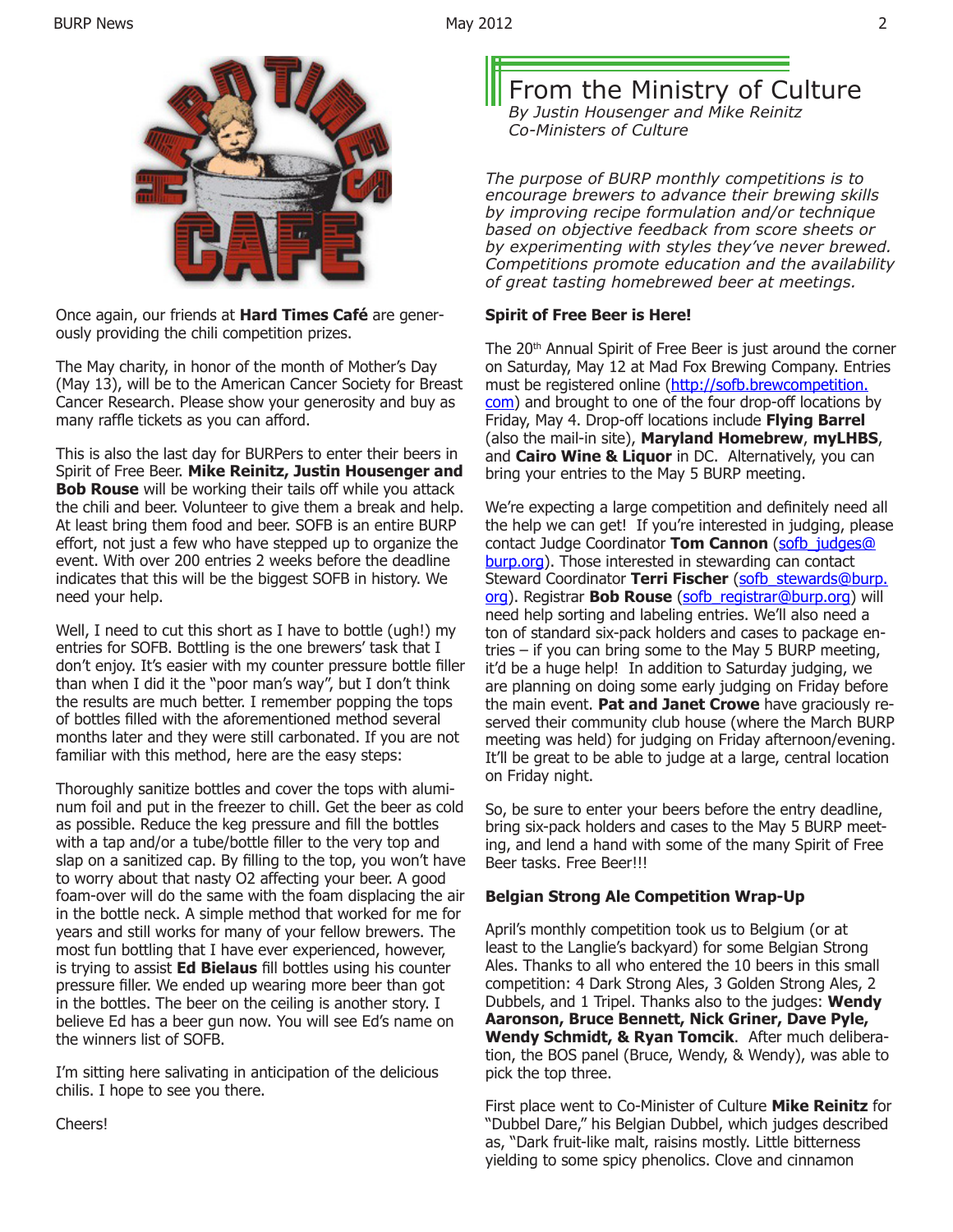

*[Justin Housenger (left) and Mike Reinitz]*

mostly with some additional dark fruit in the finish." In second place was **Nick Griner** with a Belgian Golden Strong Ale, though the word on the street is that it was actually a Belgian Pale Ale…our judges have been tricked! In any

case, it was an excellent beer, which according to the judges had a "Nice caramel malt flavor [that] spreads into complex phenols and alcohol notes." Finally, third place went to Mike Reinitz as well for a Belgian Dark Strong Ale called "Eau de Gambrinus," which was described as, "Malty with a sweet background. Excellent balance of flavors." The real winner though was a blend of the 2<sup>nd</sup> and 3<sup>rd</sup> place beers. The BOS panel felt the Golden Strong was effervescent and a little thin, while the Dark Strong was under-carbonated and a bit syrupy. On a whim, Bruce Bennett blended the two, and the resulting beer blew everyone away!

Mike Reinitz shared the recipe for his first place Dubbel (note that this was a small 3 gallon batch, so scale up as necessary). The recipe was actually based on one from "Brew Like a Monk" by **Stan Hieronymus**.

#### *Belgian Dubbel*

*For 3.5 gallons (3 gallons finished)*

OG: 1.076

FG: 1.013

IBU: 12

*Grain*

5 lb 14 oz Belgian Pilsen Malt

14 oz Wheat Malt

11 oz Aromatic Malt

7 oz Munich Malt

6 oz CaraMunich Malt

6 oz Honey Malt

6 oz Special B Malt

6 oz Biscuit Malt

*Hops*

0.31 oz Kent Goldings (5.8% AA) at 90 min

0.2 oz Liberty (3.4% AA) at 60 min

*Other*

14 oz Amber Candi Sugar (start of boil)

2.4 oz Raisins (last minute of boil)

*Yeast*

White Labs WLP500—Trappist Ale (1 L starter)

#### **Upcoming Monthly Competitions**

As a reminder, the calendar of competitions has been set through March 2013 and is available on the BURP website, so brew, brew, brew! The BURP Ministers of Enlightenment, **Steve Marler** and **Robert Stevens**, organized another excellent educational tasting in April on Wheat Beers to prepare you for the July competition.

The pre-registration of beers has been working great and we ask that everyone register by the Thursday prior to a meeting – we will not be accepting unregistered entries on the day of a meeting. Please email Mike and Justin at culture@burp.org to register. Additionally, we'll need volunteers to judge at all the upcoming competitions. The team style judging of ranked BJCP judge and novice judge has been very effective, and really gives the aspiring judge some hands on practice with an experienced judge. Those especially that are in the upcoming BJCP prep course to take the exam early next year are encouraged to practice judging as often as they can and the monthly competitions are a great place to start. Find Mike or Justin before the judging starts or email us at culture@burp.org before the meeting to let us know if you're interested. The goal is to get a lot of judges and keep flights small (3-5 beers), so that the competition goes quickly and we can all get back to enjoying the meeting.

May Competition: May is the annual chili meeting and "Best Beer With Chili" competition. As in past years, this is a keg competition, which means you need to submit at least a 2.5 gallon keg. Entries will be judged by popular vote. You will still need to pre-register though so that we can create labels and ballots. Ballots will be a little different than in past years – instead of voting for your top three beers, you will only vote for your favorite.  $1<sup>st</sup>$ ,  $2<sup>nd</sup>$ , and  $3<sup>rd</sup>$  place will be determined simply based off of the number of votes. For this competition, any style is fair game as long as it helps to beat the spice!

June Competition: There's no competition in June. We will be drinking all the leftover beer from Spirit of Free Beer as well as distributing medals/prizes from the competition. Free Beer!!!

July Competition: As the summer sun gets stronger, we'll be cooling off with some wheat beers in July. Our Fearless Leader, **Mel Thompson**, will be spearheading judging efforts for this competition. We will be accepting entries in the following categories: 6D (American Wheat), 15A (Weizen/Weissbier), 15B (Dunkelweizen), 15C (Weizenbock), and 16A (Witbier).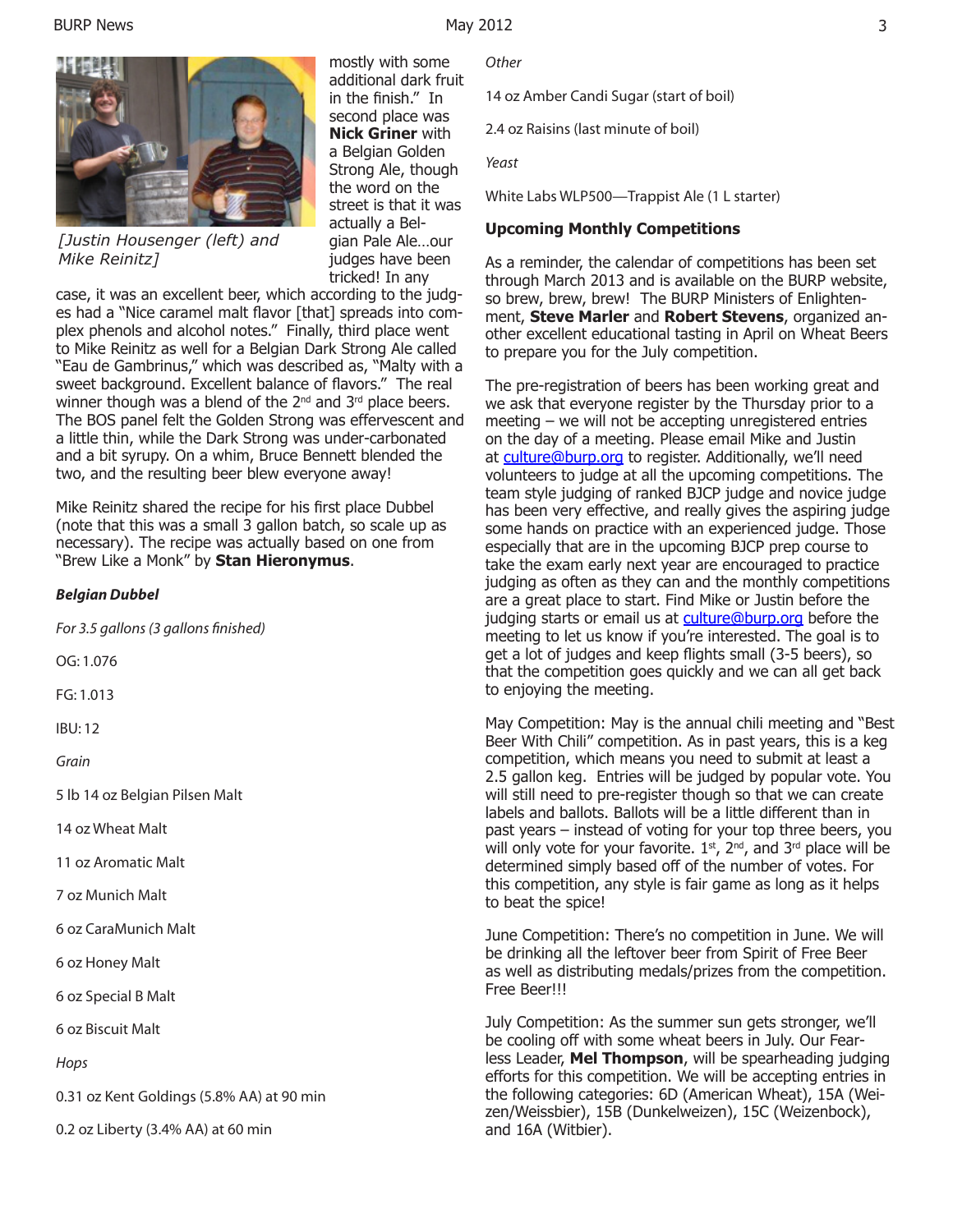## BURP Institute for the Advancement of Zymurgy and Self-Gratification

*By Steve Marler and Robert Stevens Deans of Enlightenment* 



Hopefully everyone is finishing packaging their SoFB entries. We are looking forward to BEST meeting attendees receiving the SoFB ribbons. Good luck to everyone

#### **Enlightened Happy Hour**

Probably by the time you read we will have had a joyous time Tuesday May  $1<sup>st</sup>$  at the RFD happy hour. We are planning June 5th Happy Hour so keep the date open. The time and location when finalized will be posted on BURPlist.

#### **Monthly Meetings**

The April BURP meeting was held on a beautiful day. At the beginning of the meeting **Matt Pyle** led an informative tasting of wheat beers which included: Weihenstephaner Hefeweissbier, Sierra Nevada Kellerweis Hefeweizen, Weihenstephaner Hefeweissbier Dunkel, Franziskaner Hefeweisse Dunkel, Weihenstephaner Vitus, Schneider Weisse Aventinus. Everyone tended to enjoy the Waihenstephaner beers the most and the Hefeweissbier which has a great balance of clove and banana flavors was probably the favorite of the group. Matt indicated that since wheat beers are yeast driven, fermentation temperature is important while the grain bill is relatively simple. The style also lends itself well to extracts beers. He reminded the group that an extract wheat beer won the SOFB several years ago. Thanks again Matt for leading the tasting and hopefully the tasting inspired people to brew wheat beers for the July meeting.

After the Wheat beer tasting, there was lively conversation at the brewers' corner. Six brewers presented their beers. While tasting these beers, the group discussion included Mashing in a bag, the descriptions of a Triple and aging beers.

Since everyone is going to be concentrating in either cooking or eating Chili at the May meeting, there will be no enlightenment activities. If truth be told, we are actually afraid to do anything that might incur the wrath of the Chili commissioners, **Bob and Kathleen Warriner**. We do not want to take the chance of being barred from eating all that wonderful chili.

#### **BEST Group**

**Aaron Share**, the Best Coordinator, reported that at this month's Brewing Education, Skills, & Techniques (BEST) meeting **Wendy Aaronson** gave an enlightening demonstration on the various off-flavors one may find in beer. Wendy and her assistant **Bill Ridgely** provided tasting and smelling samples of off-flavors acetaldehyde, diacetyl, phenols, tannins, oxidation, as well as many others. Wendy provided further information on where these off-flavors originate and how to prevent them from contaminating your beer.

At the May BEST meeting, we will delve into recipe design and create a recipe which we intend to enter into the August MASHOUT competition! Keep a look out for the email invitation or contact **BEST@burp.org** for more information in how to get involved.

#### **Mashtun**

The first group has been rescheduled to build their new Mashtuns with **Larry Koch** on May 6th. The Mashtun makings are cooler chest, CPVC pipe with a stainless steel screen system that can be built to any size. The cost will be approximately \$30 for supplied screen, piping and fittings. Larger chests may be more. If you are interested in a new Mashtun please contact us at **Enlightenment@burp.org** 

#### **BYO**

The May BURP meeting is your last opportunity to order a half price BYO subscription. You can save \$14.00 on a regular one year subscription or \$28.00 on a two year subscription. If you are interested in receiving these savings, contact Royden Henry at **BYOsubscription@BURP.org.** 

BURP Prosperity Report *By Mark Hogenmiller & Bob King Minister of Prosperity & Minister of Raffles & Philanthropy*

#### **Charity of the Month – May 2012**

The charity for May will be the American Cancer Society – Breast Cancer Research, with 50% of the raffle donations going to them!

Merchandise News - We still have the following available: BURP Lapel Pins - \$3 (make great exchange gifts while pub crawling) BURP Euro Style Stickers - \$1 (buy one for all of your cars and kegs) NEW! BURP Beer Mats/Coasters \$20/Sleeve of 100 BURP 30th Anniversary T-shirts \$10 Sizes M, L, and XL available

See me at the next meeting to purchase merchandise.

BURP members are reminded that all expense submissions must include details. Required details are date, exact amount, detailed item description, any special circumstances, and name of person to be reimbursed. Event coordinators should maintain a spreadsheet for their project. Correspondence can be sent to me at **prosper**ity@burp.org.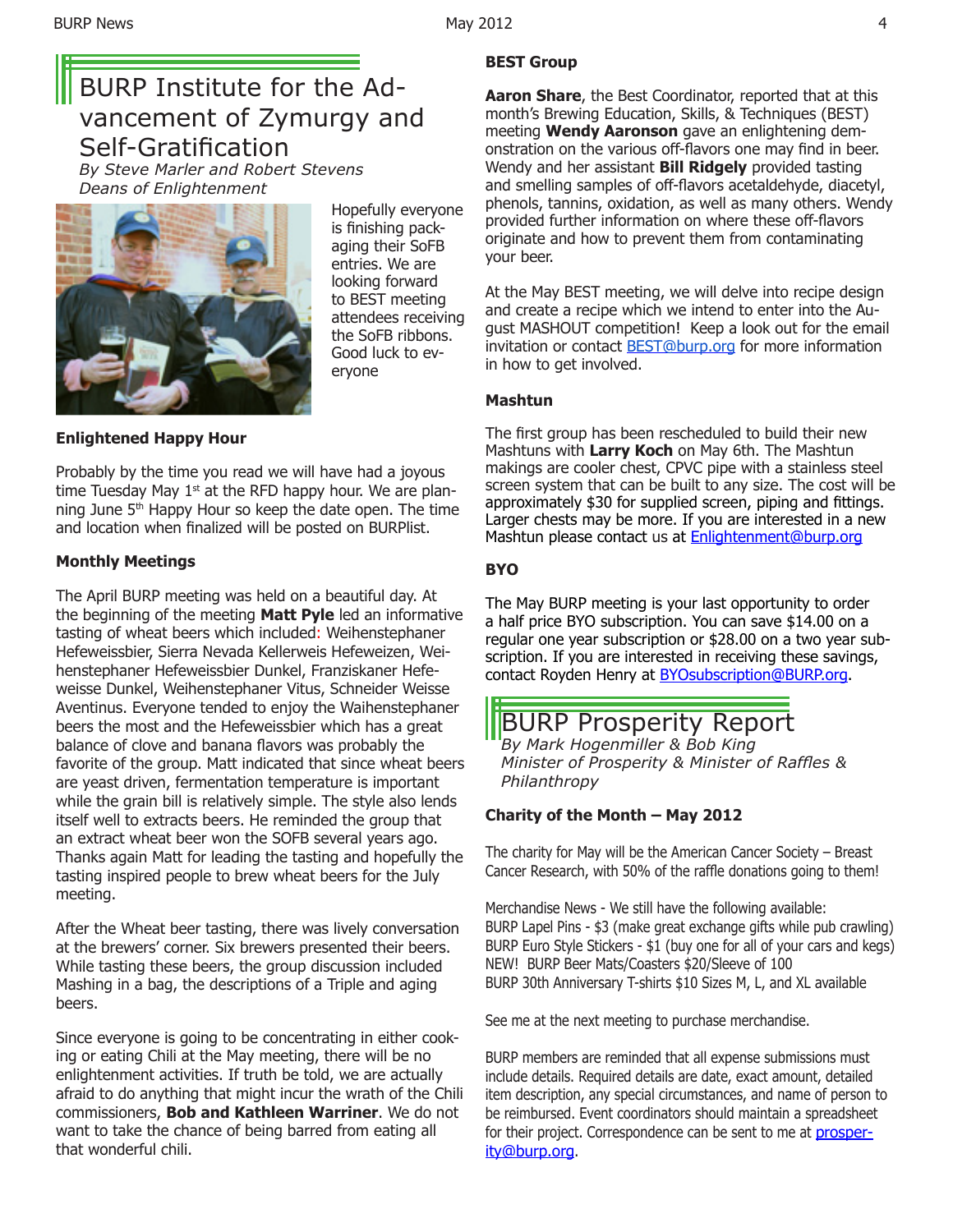### This Month in BURP History *Compiled by Bill Ridgely*



**10 Years Ago (May 2002)**  – A new BURP tradition began this month with the inaugural club Chili Cook-Off held at the home of **Dan Allers & Christina Wren** in Fairfax, VA. All subsequent BURP chili cook-offs have been held at this beautiful location, with its yard full of azaleas and other spring flowers in full bloom. The weather was gorgeous, and the fantastic mariachi band provided by the hosts made

it even better. BURPer **John Dittmann** served as Chili Commisioner, making sure all of the competition rules were rigidly adhered to. And the Hard Times Café in Alexandria once again sponsored the event and contributed prizes. The winners of the competition were the members of Team Jackalope, consisting of **Tom & Colleen Cannon**, **Pat & Janet Crowe**, and **Steve Marler**. The recipe for the winning "Jackalope Chili" took up nearly two pages of the June 2002 BURP News! Second place went to **Christian**  Parker for his "Rub Me With Oil" chili, and third went to **Bob & Betsy Kepler** for their "Funk 69" chili. The hottest chili prize went to **Rick Garvin & Christine Lewis** (now **Johnbrier**) for their aptly named "Satan's Sphincter" (a concoction that has won numerous subsequent "hottest chili" prizes). Also per BURP standard protocol, the chili cookoff served as the final day for turn in of entries for the annual Spirit of Free Beer homebrew competition. This event, then in its  $10<sup>th</sup>$  year, was held the following Saturday at Old Dominion Brewing Co. in Ashburn, VA. There were over 400 entries in the 2002 competition, an 80% increase from the previous year. The hard work of organizers **Steve Marler & Robert Stevens**, along with Publicity Coordinator **Bud Hensgen**, contributed greatly to this. It was by far the most successful SOFB to date. A total of 62 judges from far and wide evaluated the entries, assisted by an able staff of 15 stewards. Longtime BURPer **Keith Chamberlin** took both 1<sup>st</sup> and 2<sup>nd</sup> place Best of Show honors with his IPA (1st) and Strong Scotch Ale  $(2^{nd})$ . Third place BOS went to **Bob & Betsy Kepler** for their Muenchner Helles (Bob & Betsy also took a  $1<sup>st</sup>$  place in the Strong Belgian Ale category with their Dubbel).

15 Years Ago (May 1997) – An immediate controversy surrounded BURP's 13th Annual Chili Cook-Off held at the home of **Tom & Colleen Cannon** in Fairfax on the last day of the month. In the May 1997 issue of the newsletter, Fearless Leader Tom had commented about the unsuitability of vegetarian chili being served at a chili competition. This must have stirred the blood of BURPer **Bill Cavender**, who did such a great job on his "Veggie Boy Chili" that he (gasp!) took the grand prize! Bill noted that he overcame the "ethical dilemmas" associated with preparing vegetarian chili by sharing a stove with **Dave** 

**Pyle**, whose own entry contained several varieties of meat.

**20 Years Ago (May 1992)** – Porter was the theme of the May '92 BURP meeting, with a commercial tasting conducted by Club president **Jim Dorsch** and a homebrew competition won by **Rick Garvin** with his "Porter St, NW". There were 18 entries in the very large field.

**25 Years Ago (May 1987)** – The May 1987 BURP meeting, held at the home of President **Rod Rydlun**, was highlighted by two events, one scheduled by the club and the other scheduled by Mother Nature. The club event was BURP's 3rd Annual Chili Cook-Off, with a broad range of both participants and chili concoctions. The second event was the cyclical arrival of the 17-year cicadas, which had BURPers ducking the flying insects, watching their step as they crossed the lawn, and keeping their beer glasses and chili pots covered at all times. Your humble compiler took the prize for Best Chili Without Beans and Best Overall Chili.

**30 Years Ago (May 1982)** – **Dan McCoubrey's** "Dear BURPers and Friends" monthly letter reported that BURP membership had reached 23. The letter also included a report on a trip taken by several BURPers to the Home Wine & Beer Trade Assn (HWBTA) convention in SC, where several new malt extracts were introduced, including Laaglander and Geordie. Plans were underway for a summer boat trip on the Chesapeake Bay aboard sailboats owned by BURP members **Bob Siner** & **Chuck Popenoe**.

## **Sampa Exercise 13 The 27th Annual** BURP Chili Cook-Off!





Fire up the cook stoves! Tweak those recipes! The 2012 quest for BURP's best chili is upon us.

The 27th annual BURP Chili Cook-Off will be held on Saturday, May 5 at the home of **Dan Allers & Christina Wren** in Fairfax, VA. If you like chili, this is the place for you. In the past we have had hot, sweet, weird and even vegetarian chili. **Jim & Fred Parker** of Hard Times Café will once again be sponsoring the cook-off. This will be their 26th year supporting the event.

Last year, top honors returned after a one year hiatus to longtime BURPer and chili cook extraordinaire **Tim Artz** with his "Smokin' Bowl O' Red". Tim will undoubtedly be back this year to defend his title. This could be your big chance to knock off the king!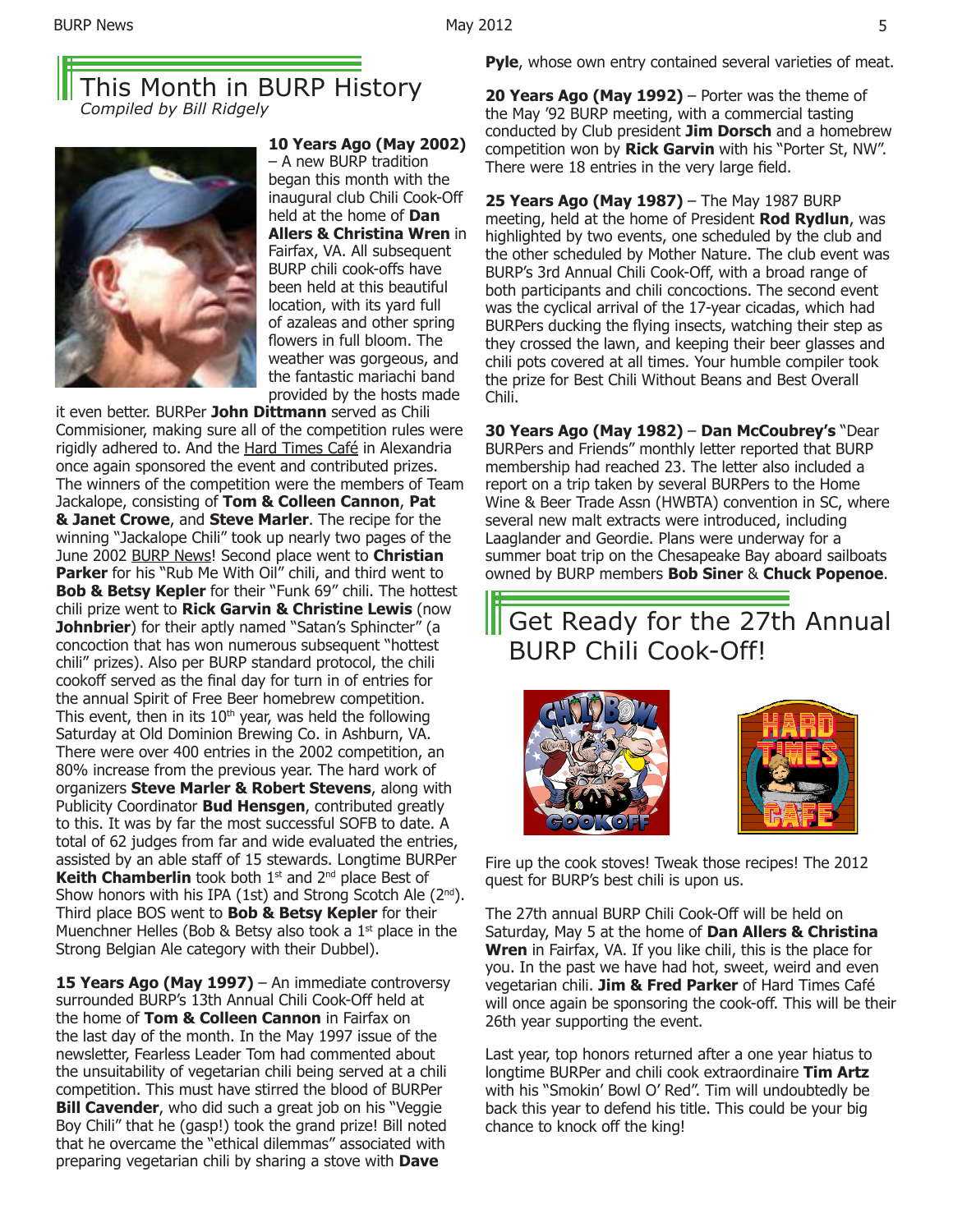Prizes will be awarded to the top three chili's plus a special prize for the hottest chili. Winning recipes will appear in an upcoming issue of BURP News.

The meeting will start at 1:00 PM, with tasting and judging from 2:00 – 4:00 PM. Chili cooks may arrive as early as 9:00 AM to set up their tables. Light-off time is 10:00 AM. Chili chefs are encouraged to use the driveway for unloading and loading. Driveway parking is reserved for Spirit of Free Beer organizers' vehicles for checking in entries.

Here are the rules. These will be strictly enforced by this year's Chili Commissioners, **Bob & Kathleen Warriner**.

\* Chili must be prepared on site. All ingredients must be combined and cooked at the meeting, although materials may be cut and prepared beforehand. No pre-cooking of any ingredients is permitted.

\* The recipe must include at least one bottle of beer; Homebrew is best.

\* Sabotage of other contestants' chili will not be permitted.

\* Voting will be conducted by all attending. Votes will be for 1st, 2nd, and 3rd place chili plus hottest chili. Chili cooking teams will be allowed one (and only one) team vote to assure voting fairness. Ballots will be distributed, controlled, and counted by the Commissioners.

\* Chili recipes must be provided to BURP on request.

Participants should bring their own stove and table to cook and serve chili. If you do not have this, please make arrangements to share with someone. If you are placing a burner or grill directly on the grass you must bring a heat shield to protect the grass (a thick newspaper, blanket, or pad will work). A portable awning is also useful for protection from the elements. Bribing of judges is frowned upon, but the Commissioner appreciates attempts to influence him. Use of road kill and other "exotic" meats is encouraged.

As noted elsewhere in this newsletter, while chili is being prepared, there will be an ongoing "Best Beer with Chili" competition (judged by all present). And entries for the upcoming BURP Spirit of Free Beer homebrew competition will be accepted throughout the meeting.

**NOTE** – A container and trash cans will be provided for discard of used cooking oil, fat, scraps, and all refuse. Please do not toss these on the ground. Please stay out of herb gardens, vegetable gardens and other plantings.

#### Announcing MASHOUT 2012 and Logo Competition *by Bill Ridgely MASHOUT Coordinator*

The 25th Mid-Atlantic States Homebrewers CampOut (MASHOUT) is now scheduled for Fri-Sun, Aug 17-19, 2012 on Popenoe's Mountain near Rocky Gap, MD. This will be the gala silver anniversary of MASHOUT, so please be sure to put this event on your calendar. Registration should be open sometime around the end of June. An announcement will be made at the time the MASHOUT website is brought online. Keep your eye on http://brew.burp.org.

The MASHOUT Planning Committee is hard at work pulling together this year's event. We would like to ask all of you with an artistic bent to help us out. We are in search of a 25th anniversary logo to use on the MASHOUT website and on event memorabilia. If you would like to submit your artwork for consideration, please send it to **mashout** organizer@burp.org by Thursday, May 10. If your design is chosen, you'll receive free examples of any memorabilia that uses your logo (plus, of course, the prestige of having your logo associated with the 25th MASHOUT).

Some special events planned for this year are:

\* The return of the internationally-renowned Tom Principato Band for a special performance on Friday evening. For this special anniversary event, Tom will be joined by award winning keyboardist/vocalist/songwriter Tommy Lepson! Between them, Tom and Tommy have won 37 Washington Area Music Awards (Wammies) - 22 for Tom Principato and 15 for Tommy Lepson. See http://www. tomprincipato.com/ for more info on the blues legend.

\* A pre-dinner performance on Saturday by members of the great Cumberland-area Irish band, the Shanty Irish. Several members of this group have been longtime MASHOUT attendees, and we're very pleased to have them be able to perform for us during this year's event. More info can be found on the group's website, http://www. shantyirish.org/.

\* Homebrew Competition - This year's BURP-sponsored competition will feature a fast-growing segment of American brewing – session beers. Any beer with an alcohol content of 4.5% or lower will qualify for entry in the competition. The BURP Club is already well known for its support of English-style session ales, so this is a natural progression for the group. See the website of our friend Lew Bryson for more on this subject - http:// sessionbeerproject.blogspot.com/.

\* The 8th annual Popenoe Mountain Pub Quiz - Will be held once again, open to all interested teams. Details on this fun event will be forthcoming.

A number of other events are in planning stages, including a return of the MASHOUT Beer Olympics (to celebrate this being an Olympic year), a Saturday night talent show, and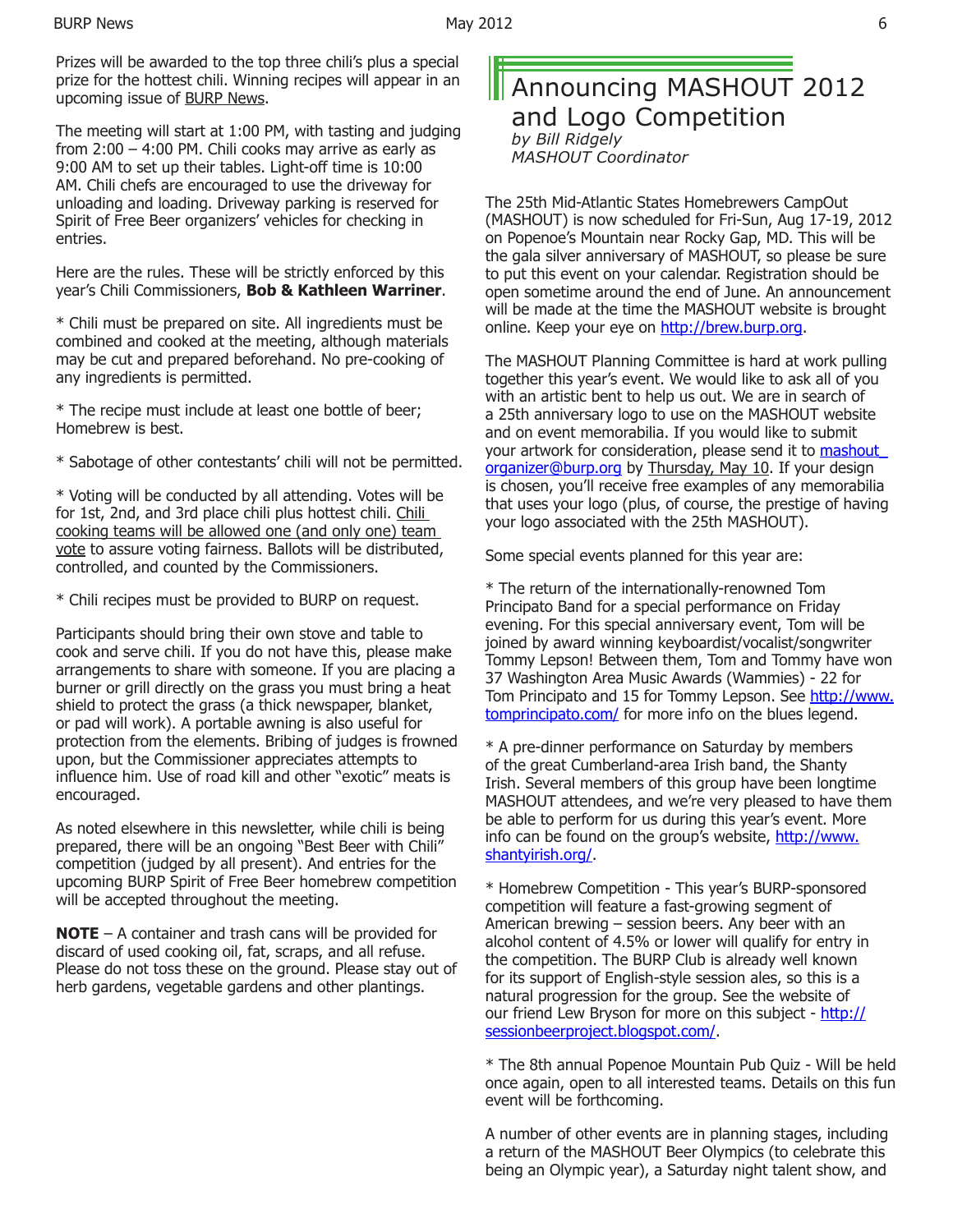

a soda-making class for young and old alike. Your ideas for MASHOUT special events are, of course, always welcome.

And as always, MASHOUT will feature a great BBQ dinner on Sat night (with everyone contributing sides, salads, and desserts), the traditional pancake breakfast on Sunday morning, and lots of excellent beer, both from all of you who attend and from our always very generous commercial sponsors.

We'll look forward to seeing you on the mountain!





## Trivial Beer-Suits *by Charlie Pavitt*

I mentioned this in my last beer-suits – lo these many months ago  $-$  but it is well worth repeating now that I know the full story: Did you know that the First State of Delaware now has its own official state yeast? Yes indeed, Governor Jack Markell has pronounced that Kloeckera (apiculata) (strain KA 1) is now the Official State Yeast of Delaware!! I might add that the impetus behind this event was a partnership between Dogfish and my employer, the University of Delaware.

How did this auspicious event come about? The story can be found in the latest issue of the University of Delaware alumni magazine, which they insist of sending me despite my disinterest in almost everything included. Dogfish, ever looking for something publicity-worthy, decided that it wanted to brew an ale using a wild yeast native to Delaware. Specifically, State Secretary of Agriculture Ed Kee suggested conferring with Plant and Soil Sciences professor Tom Evans and department research associate Nancy Gregory, experts on plant pathogens. Last August, a research team visited Fifer Orchards in the agricultural part of lower (or as the natives call it, "slower") Delaware, and set out petri dishes in order to trap some yeast. Evans and Gregory grew a few of those caught, took the dozen or so they considered the most promising (partly from their odor), and sent them to Dogfish, where "37 trained tasters checked them out." The winner, collected from a box of peaches, is now at the basis of Delaware Native Ale, described as a light ale including Delaware-grown hops, peach and pear juice and "other native ingredients."

Wondering if any other state has an official yeast, I tried a web search for "state yeast," but came up with stuff like "Lake States Yeast," a producer for no-beer products in Wisconsin, lists of yeast producers in the United States, state college websites with discussions of yeast, and details on solid-state yeast production.. So I guess not. I was hoping that Maryland or Virginia would have a state yeast. Why are we such laggards?

## Save the Date: BURP Dinner June 3 at Mad Fox *by Bud Hensgen*

Mark Sunday, June 3 on your calendar for the second annual BURP dinner at Mad Fox. We did this last year and it was a tremendous success. The dinner will cost \$65 per person, including tax and tip, but, thanks to a decision of the BURP officers, active BURP members will get a \$10 discount and will pay only \$55 per person. The dinner will begin at 5 PM and each course will be accompanied by one of the excellent Mad Fox beers. We will likely have to limit the number of people to 45, since that is the maximum for the Mad Fox stomp room. Bud Hensgen will have details on the menu and how to sign up soon, so stay tuned to the burplist and the June newsletter.